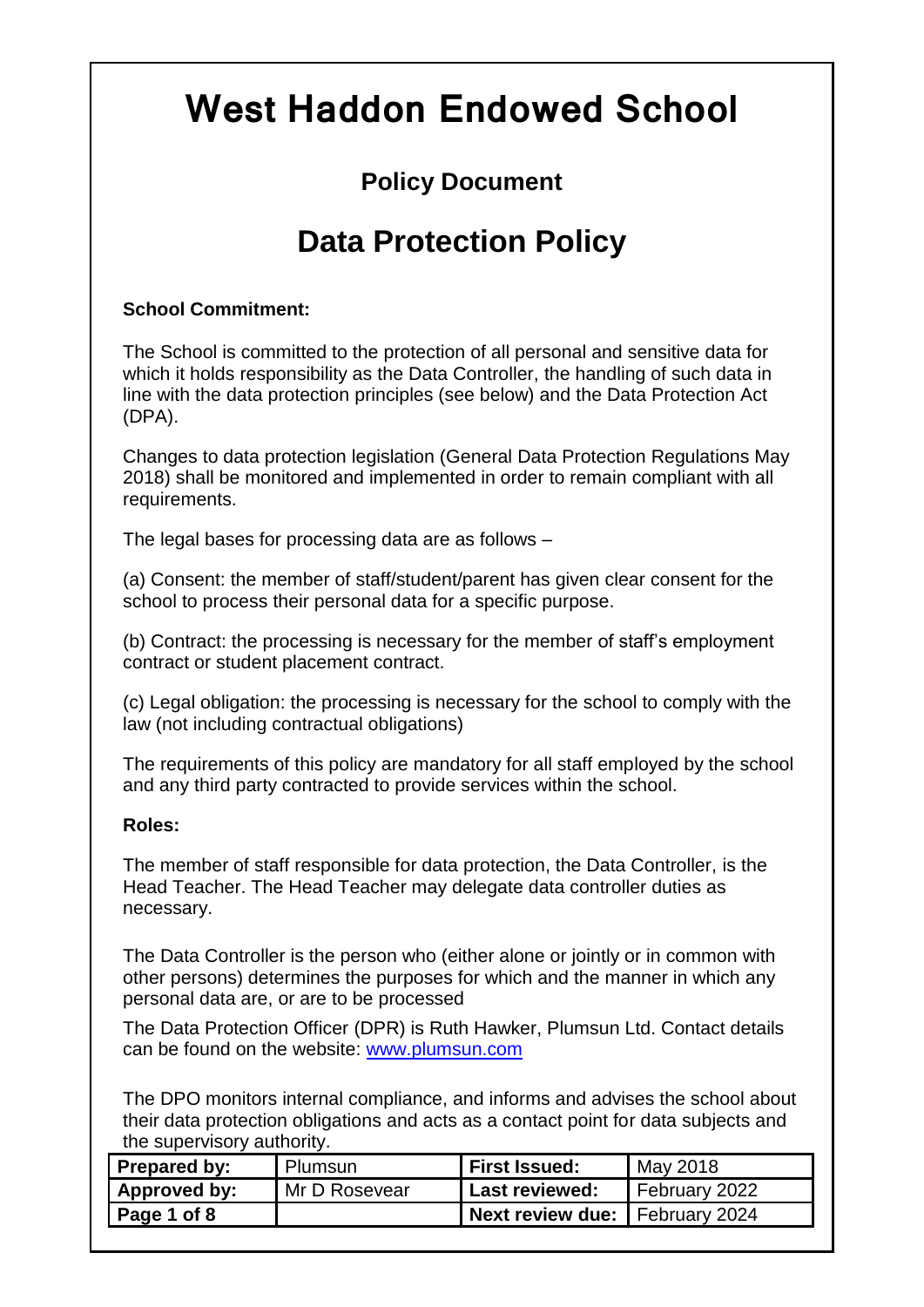The DPO is independent, an expert in data protection, adequately resourced, and reports to the highest management level.

All staff will treat all student information in a confidential manner and follow the guidelines as set out in this document.

Any Data Processors, processing data on behalf of the school (i.e. external organisations) will confirm that they are achieving their obligations under the GDPR Regulations, and are registered with the ICO.

Roles under GDPR can be found on the ICO Website.

#### **Training:**

The school is also committed to ensuring that staff are aware of data protection policies, legal requirements.

#### **Notification:**

Data processing activities and persons responsible will be registered with the Information Commissioner's Office (ICO) as required by the ICO. Details are available from the ICO: [https://ico.org.uk/about-the-ico/what-we-do/register-of](https://ico.org.uk/about-the-ico/what-we-do/register-of-data-controllers/)[data-controllers/](https://ico.org.uk/about-the-ico/what-we-do/register-of-data-controllers/)

Changes to the type of data processing activities being undertaken shall be notified to the ICO and details amended in the register.

Breaches of personal or sensitive data shall be notified to the individual(s) concerned and the ICO as specified in the GDPR Regulations.

#### **Personal and Sensitive Data:**

All data within the school's control shall be identified as personal, sensitive or both to ensure that it is handled in compliance with legal requirements and access to it does not breach the rights of the individuals to whom it relates.

The definitions of personal and sensitive data shall be those published by the ICO for guidance.

#### **Principles:**

Under the GDPR, the data protection principles set out the main responsibilities for organisations.

Article 5 of the GDPR requires that personal data shall be:

a) processed lawfully, fairly and in a transparent manner in relation to individuals;

b) collected for specified, explicit and legitimate purposes and not further processed in a manner that is incompatible with those purposes; further processing for archiving purposes in the public interest, scientific or historical research purposes or statistical purposes shall not be considered to be incompatible with the initial purposes;

| $\vert$ Page 2 of 8 | Next review due: February 2024 |  |
|---------------------|--------------------------------|--|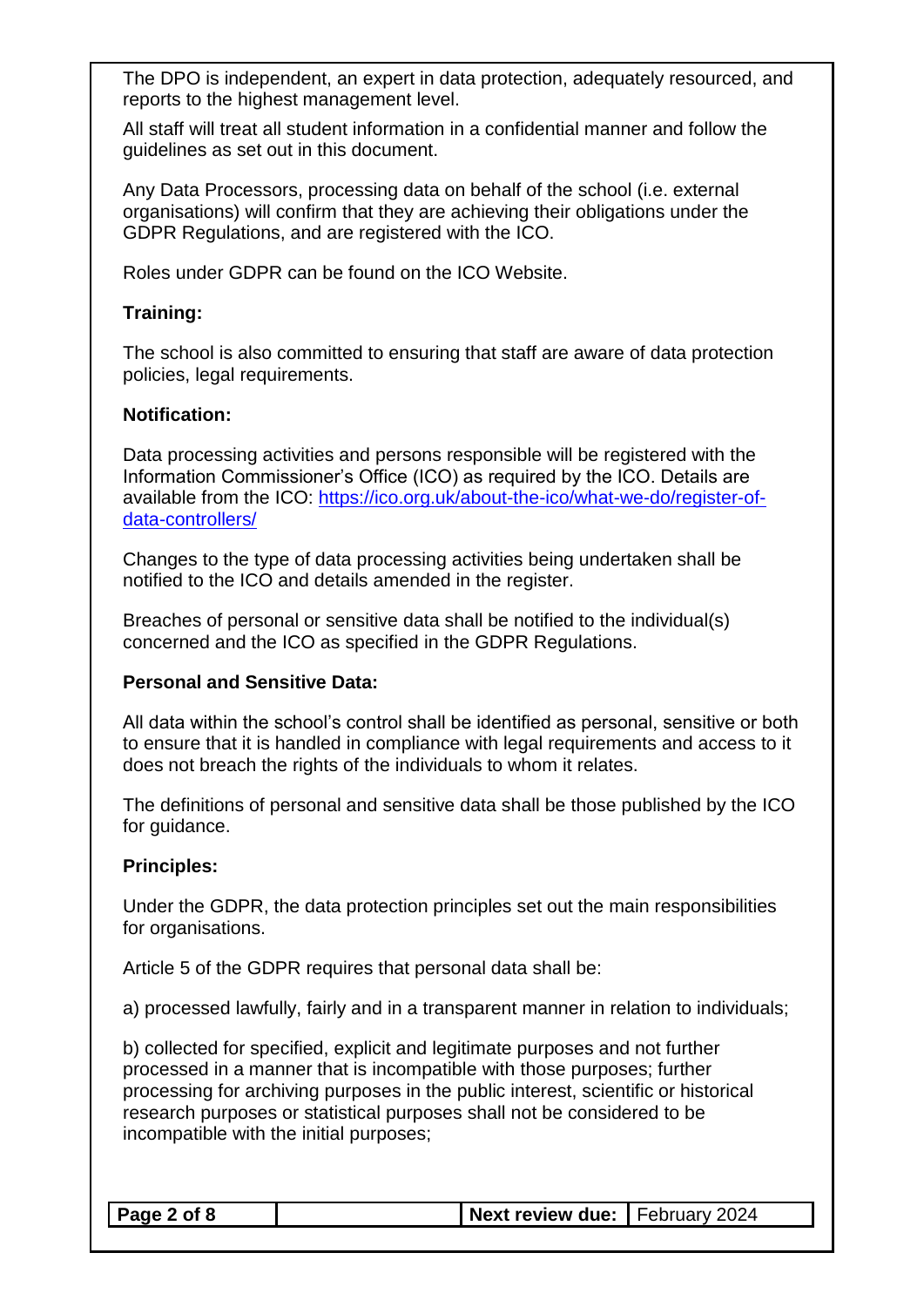c) adequate, relevant and limited to what is necessary in relation to the purposes for which they are processed;

d) accurate and, where necessary, kept up to date; every reasonable step must be taken to ensure that personal data that are inaccurate, having regard to the purposes for which they are processed, are erased or rectified without delay;

e) kept in a form which permits identification of data subjects for no longer than is necessary for the purposes for which the personal data are processed; personal data may be stored for longer periods insofar as the personal data will be processed solely for archiving purposes in the public interest, scientific or historical research purposes or statistical purposes subject to implementation of the appropriate technical and organisational measures required by the GDPR in order to safeguard the rights and freedoms of individuals; and

f) processed in a manner that ensures appropriate security of the personal data, including protection against unauthorised or unlawful processing and against accidental loss, destruction or damage, using appropriate technical or organisational measures."

Article 5(2) requires that:

"the controller shall be responsible for, and be able to demonstrate, compliance with the principles."

Notifications shall be in accordance with ICO guidance and, where relevant, be written in a form understandable by those defined as 'Children' under the legislation.

#### **The need for consent:**

The school will ask for consent to hold and process personal information if there is no lawful basis for doing so:

- 1) Contract
- 2) Legal Obligation
- 3) Vital Interests
- 4) Public task
- 5) Legitimate

If personal information meets the above criteria, then individuals who have personal information held by the school will be made aware of the personal information and the criteria for holding the information in the 'Information Audit' document, located on the school website.

#### **Data Breaches:**

All data breaches must be immediately reported to the Data Controller (Head Teacher).

The Data Protection Controller will assess whether the breach needs to be reported to the ICO and/or individuals concerned.

| Page 3 of 8 | Next review due: February 2024 |  |
|-------------|--------------------------------|--|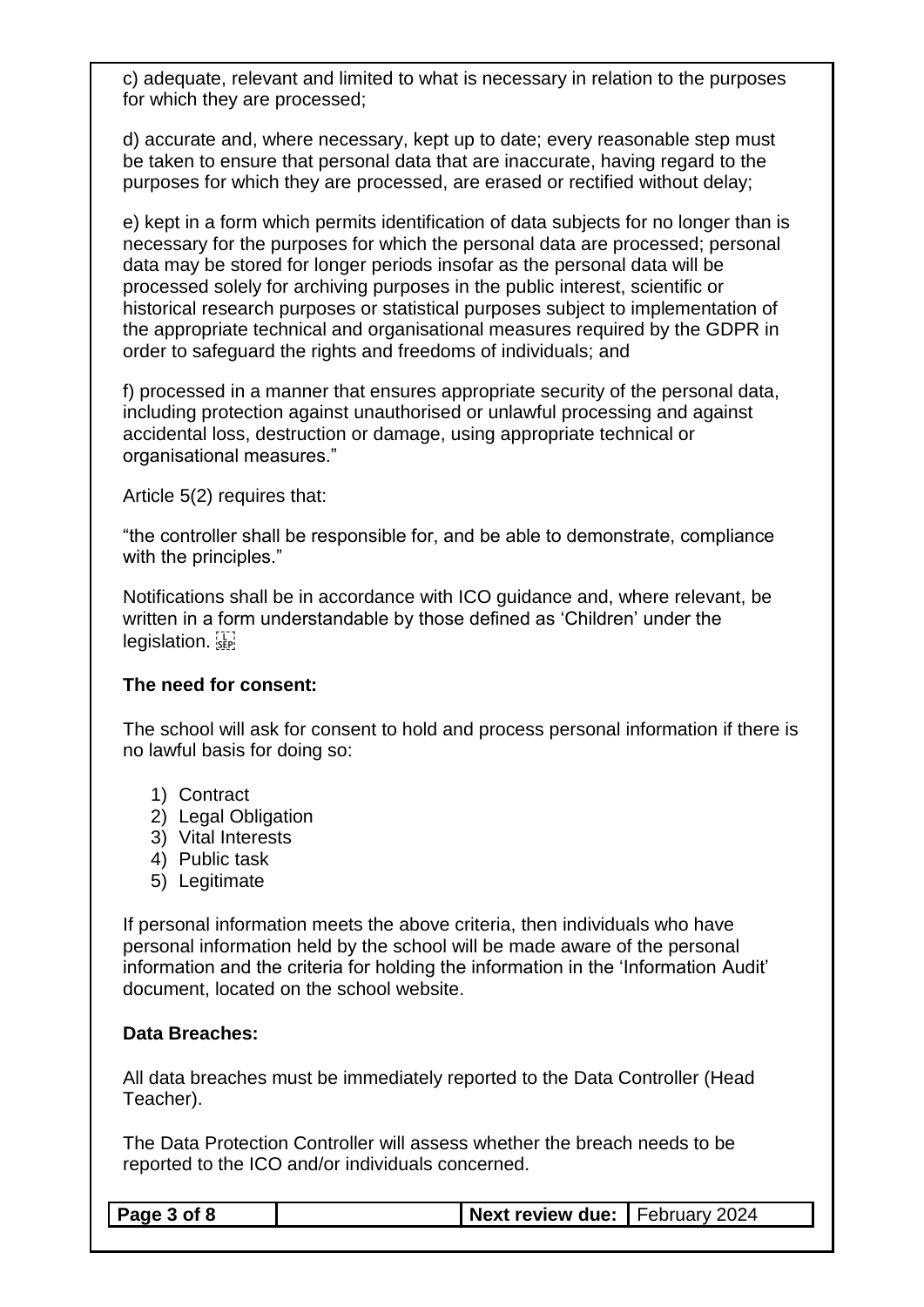The Data Controller will make any necessary reports.

Immediate Action will be taken to review how the breach has occurred, and to make any necessary changes to procedures to ensure that the same problems do not arise in the future.

The Data Protection Officer will provide a monitoring role and be a contact point for the supervisory authority as necessary.

#### **Protection Impact Statements:**

The school will evidence the thought and decision making process about data protection when designing any processes in school which involve personal data.

A Data Protection Impact Statement (DPIA) is needed when:

- New Technology is being deployed
- A profiling operation is likely to significantly affect individuals
- There is processing on a large scale of the special categories of data ('special categories' as specified in GDPR guidance)

#### **Individuals Rights:**

Individuals have the right to:

- Be informed about what data is being held (Information Audit Document published on the school website).
- Be informed about how and why the data is being processed (Information Audit Document published on the school website).
- The right to access any data that is being held (see Subject Access Requests below).
- The right to request that any data is erased (see Subject Access Requests below).
- The right to restrict processing.
- The right to data portability (that the individual can transport the data held about them to another service) if the data is held by automatic means.
- The right to object to the way data is being held or processed.
- The right not to be subject to automated decision-making.

The individual can write to the Head Teacher regarding requests for data to be erased, to restrict processing, to data portability, to not be subject to automated decision-making, or the right to object to the way data is being held or processed.

#### **Sharing of Information with Third Parties:**

There may be circumstances where the school is required either by law or in the best interests of students or staff to pass information onto external authorities, for example local authorities, Ofsted, or the department of health. These authorities have to adhere to data protection law and have their own policies relating to the protection of any data that they receive or collect.

| $\vert$ Page 4 of 8<br>Next review due: February 2024 |
|-------------------------------------------------------|
|-------------------------------------------------------|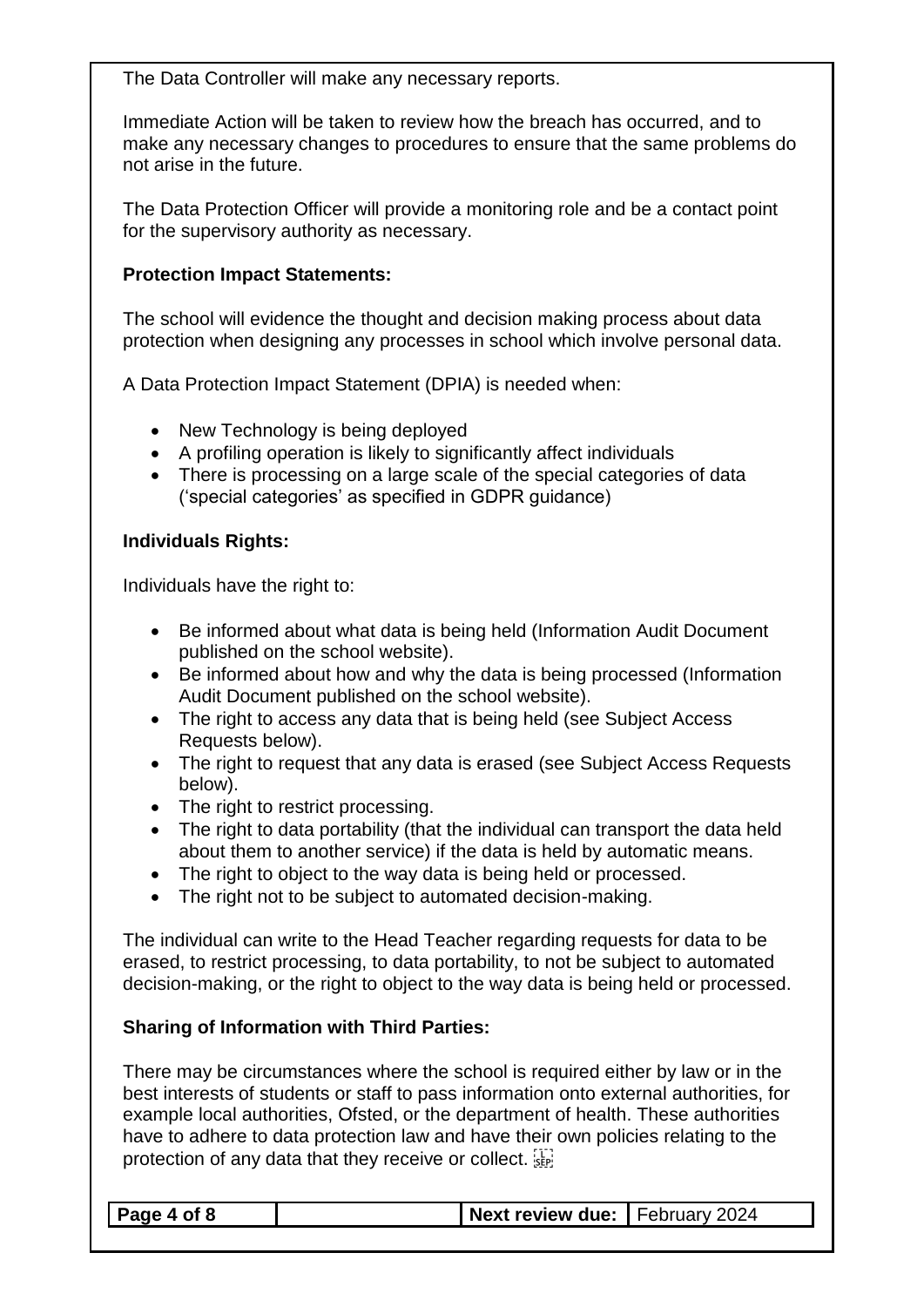Personal data about children, will not be disclosed to third parties without the consent of the child (at an age who can act for themselves, specified under GDPR guidance) the child's parent or carer, unless it is obliged by law or in the best interest of the child.

Examples of data that may be disclosed to third parties without the need for consent: sep-

- Other schools<sup>[17]</sup> The pupil transfers from one school to another school, their academic records and other data that relates to their health and welfare will be forwarded onto the new school.
- Examination authorities **Fight** This may be for registration purposes, to allow the pupils at the school to sit examinations set by external exam bodies.
- Health authorities (under health legislation), the school may pass on information regarding the health of children in the school to monitor and avoid the spread of contagious diseases in the interest of public health.
- Police and courts  $\mathbb{F}_2^T$  a situation arises where a criminal investigation is being carried out we may have to forward information on to the police to aid their investigation.
- Social workers and support agencies<sup>[17]</sup> In order to protect or maintain the welfare of pupils, and in cases of child abuse, it may be necessary to pass personal data on to social workers or support agencies.
- Department for Education and Ofsted to help the government monitor and audit school performance and enforce laws relating to education.

The intention to share data relating to individuals to an organisation outside of the school shall be clearly defined within notifications and details of the basis for sharing given. These details are provided in the 'Information Audit Document' located on the school website. Data will be shared with external parties in circumstances where it is a legal requirement to provide such information, or where it is for the purpose of pupil provision, such as school meals and on-line curriculum work.

Any proposed change to the processing of individual's data shall be notified to them (see the 'Information Audit Document' above). Under no circumstances will the school disclose information or data:

- that would cause serious harm to the child or anyone else's physical or mental health or condition  $\frac{1}{35}$
- indicating that the child is or has been subject to child abuse or may be at risk of it, where the disclosure *would not* be in the best interests of the child
- that would allow another person to be identified or identifies another person as the source, unless the person is an employee of the school or a local authority or has given consent, or it is reasonable in the circumstances to disclose the information without consent. The exemption

| $\vert$ Page 5 of 8 | Next review due: February 2024 |  |
|---------------------|--------------------------------|--|
|                     |                                |  |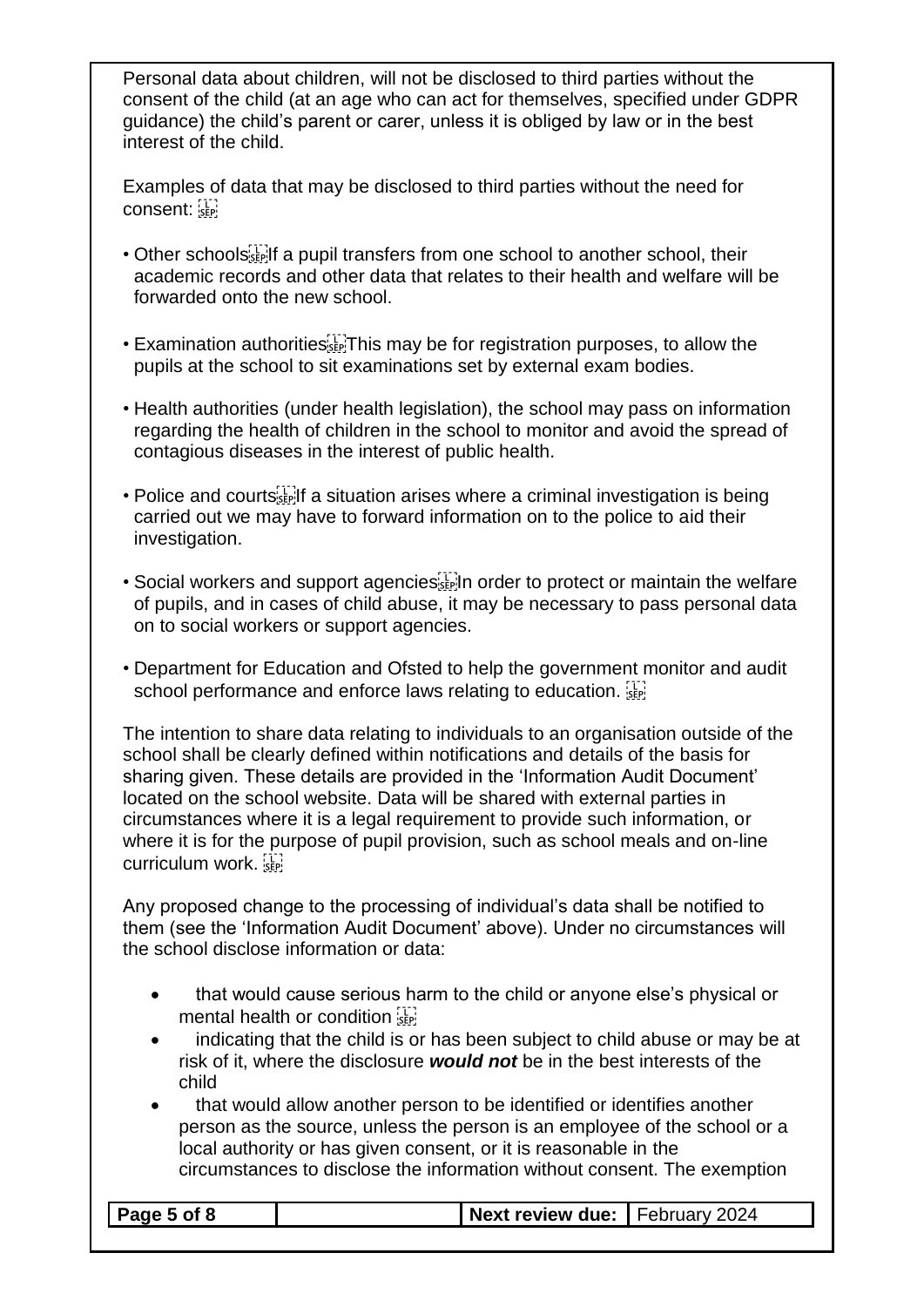from disclosure does not apply if the information can be edited so that the person's name or identifying details are removed.

#### **Data Access Requests (Subject Access Requests):**

All individuals whose data is held by the school, has a legal right to request access to such data or information. A child may make a subject access request for themselves, specified under GDPR guidance. The school shall respond to such requests within one month.

They should be made in writing to the Head Teacher, who may delegate the request (as specified in their role above).

The Data Protection Officer (specified in 'Roles' above) will independently advise any requests as necessary. They will acts as a contact point for data subjects and the supervisory authority.

No charge will be applied to process the request.

There is a right to appeal to the ICO upon dispute of a decision.

#### **Right to be Forgotten:**

Where any personal data is no longer required for its original purpose, an individual can demand that the processing is stopped and all their personal data is erased by the school including any data held by contracted processors.

#### **Photographs and Video:**

Images of staff and pupils may be captured at appropriate times and as part of educational activities for use in school only. Unless prior consent from parents/pupils/staff has been given, the school shall not utilise such images for publication or communication to external sources. **Fight** is the school's policy that external parties (including parents) may not capture images of staff or pupils during such activities without prior consent.

#### **Location of Information and Data:**

Hard copy data, records, and personal information are stored out of sight and in a locked cupboard. The only exception to this is medical information, attendance registers and signing in books (which must be immediately accessible and used in the case of an emergency). Sensitive or personal information and data should not be removed from the school site, however the school acknowledges that some staff may need to transport data between the school and their home in order to access it for work in the evenings and at weekends. This may also apply in cases where staff have offsite meetings, or are on school visits with pupils. Risks of identified breaches from existing processes have been considered and have been recorded on an Impact Assessment Form.

The following guidelines are in place for staff in order to reduce the risk of personal data being compromised:

| Next review due: February 2024<br>Page 6 of 8 |
|-----------------------------------------------|
|-----------------------------------------------|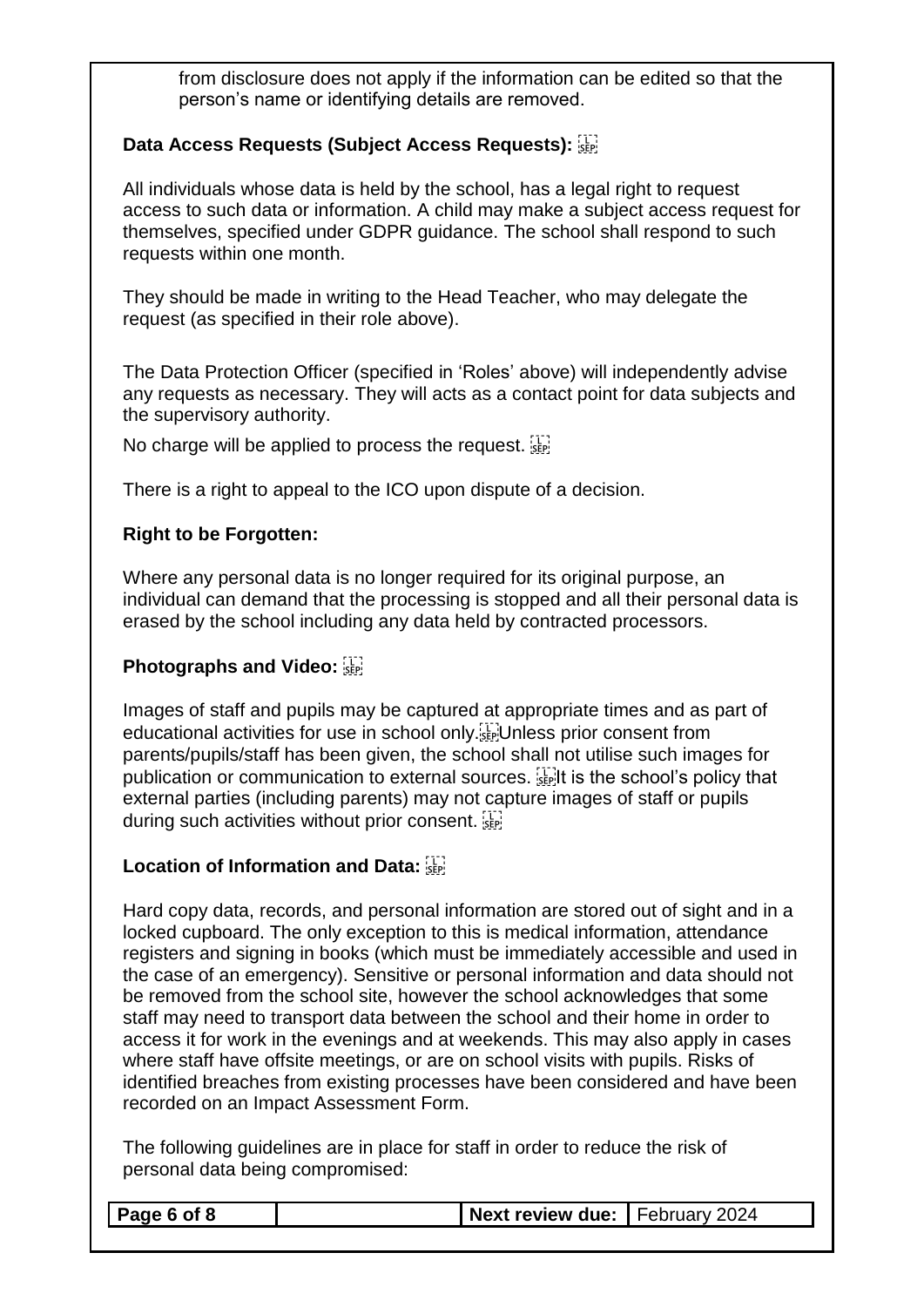- Paper copies of data or personal information should not be taken off the school site, unless the Data Controller has provided permission to do so (such as the need for emergency information during educational visits). If there is no other way to avoid taking a paper copy of data off the school site, the information should not be on view in public places, or left unattended under any circumstances.
- Unwanted paper copies of data, sensitive information or pupil files should be shredded. This also applies to handwritten notes if the notes reference any other staff member or pupil by name.
- Care must be taken to ensure that printouts of any personal or sensitive information are not left in printer trays or photocopiers.
- If information is being viewed on a PC, staff must ensure that the window and documents are properly shut down before leaving the computer unattended. Sensitive information should not be viewed on public computers.
- If it is necessary to transport data away from the school, it should be downloaded onto a password protected USB stick or computer. Computers will also be encrypted if it viable to do so. The data should not be transferred from computers or USB onto any public computers. Work should be edited from the USB, and saved onto the USB or authorised computers only.

These guidelines are clearly communicated to all school staff, and any person who is found to be intentionally breaching this conduct will be disciplined in line with the seriousness of their misconduct.  $\frac{1}{35}$ 

#### **Data Security:**

In order to assure the protection of all data being processed and inform decisions on processing activities, we shall undertake an assessment of the associated risks of proposed processing and equally the impact on an individual's privacy in holding data related to them. **EV** Risk and impact assessments shall be conducted in accordance with guidance given by the ICO and in compliance with the Data Protection Regulations (GDPR).

Security of data shall be achieved through the implementation of proportionate physical and technical measures. Nominated staff shall be responsible for the effectiveness of the controls implemented and reporting of their performance.  $T_{\text{self}}$ . The security arrangements of any organisation with which data is shared shall also be considered and where required these organisations shall provide evidence of the competence in the security of shared data.  $\frac{17}{356}$ 

#### **Data Disposal:**

The school recognises that the secure disposal of redundant data is an integral element to compliance with legal requirements and an area of increased risk. **SEPAIL** data held in any form of media (paper, tape, electronic) shall only be passed to a disposal partner with demonstrable competence in providing secure disposal services. All data shall be destroyed or eradicated to agreed levels meeting

| $\vert$ Page 7 of 8 | Next review due: February 2024 |  |
|---------------------|--------------------------------|--|
|                     |                                |  |